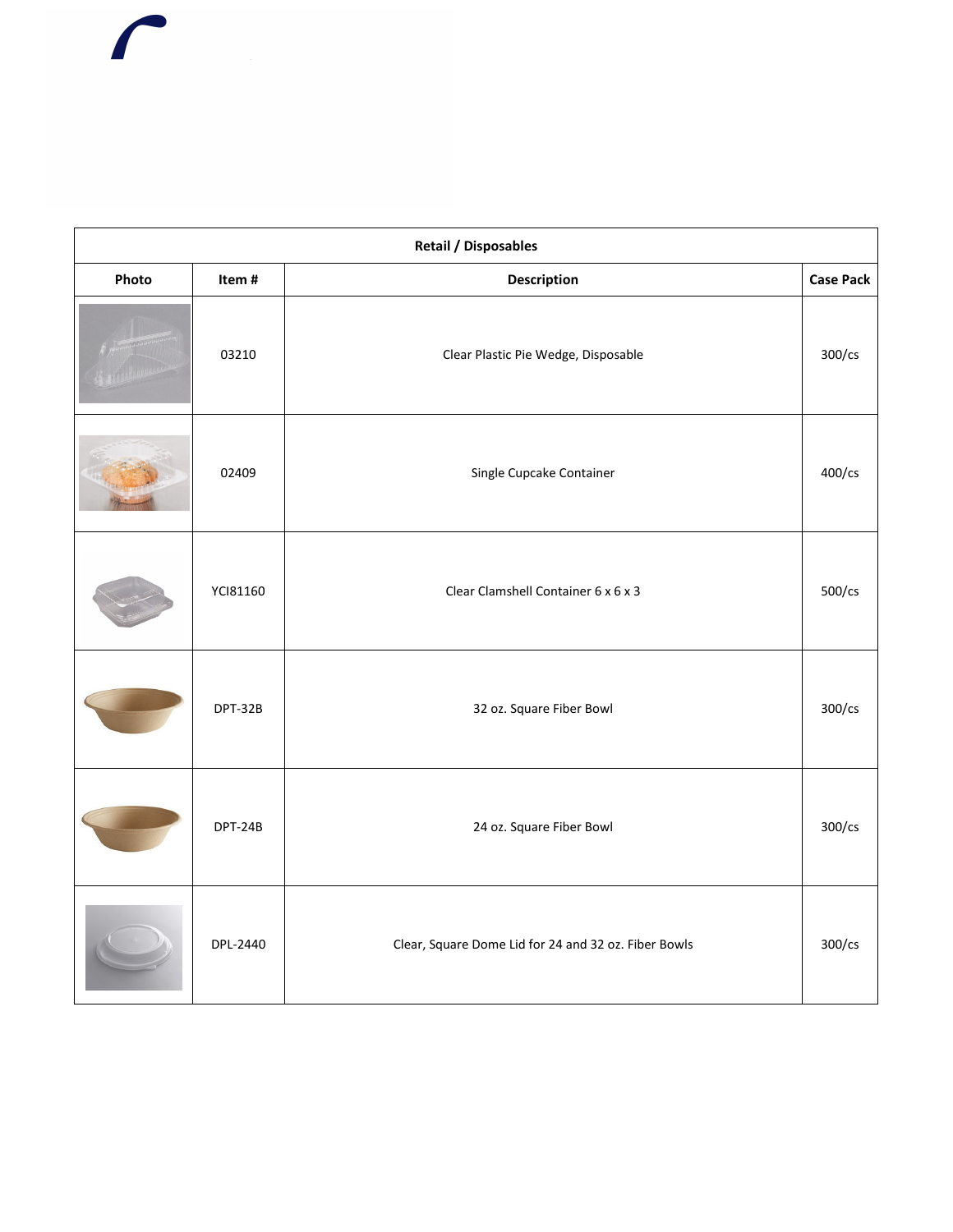| Food Boats / Trays |               |                                          |                  |
|--------------------|---------------|------------------------------------------|------------------|
| Photo              | Item#         | <b>Description</b>                       | <b>Case Pack</b> |
|                    | 300695        | Grease-Resistant Food Tray, 1/2 lb.      | 1000/cs          |
|                    | 300696        | Grease-Resistant Food Tray, 1 lb.        | 1000/cs          |
|                    | 300699        | Grease-Resistant Food Tray, 3 lb.        | 500/cs           |
|                    | 300700        | Grease-Resistant Food Tray, 5 lb.        | $500$ /cs        |
|                    | 07195         | Grease-Resistant Food Tray, 8 lb.        | 500/cs           |
| ed Deli Pap        | <b>MXN-12</b> | Interfolded Deli Kraft Paper, 12 x 10.75 | 6000/cs          |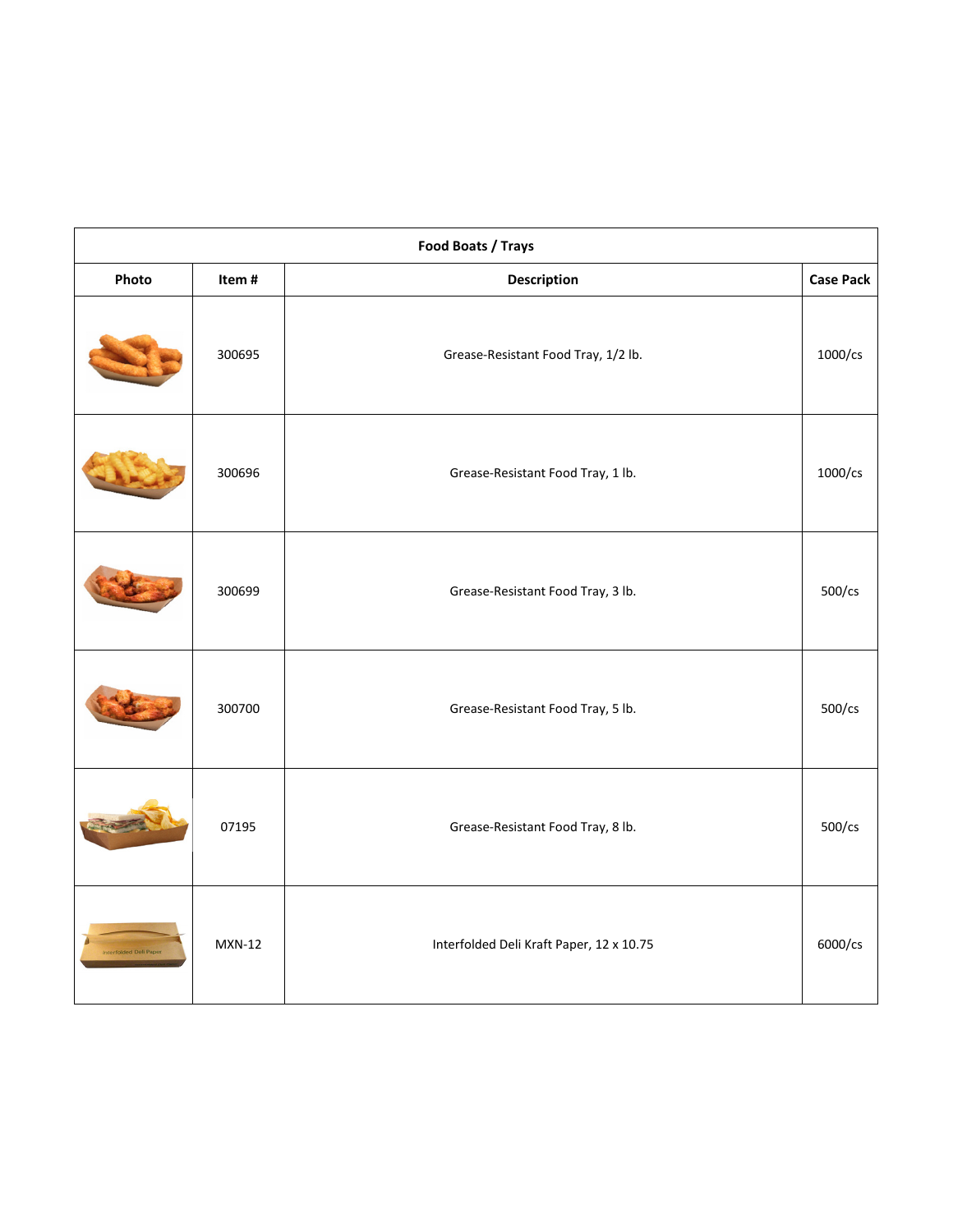| <b>Hinged Containers w/ Tear-Strip</b> |             |                                    |                  |
|----------------------------------------|-------------|------------------------------------|------------------|
| Photo                                  | Item#       | Description                        | <b>Case Pack</b> |
|                                        | TS12CCRD    | 12 oz. Parfait Cup w/ HINGED Dome  | 256/cs           |
|                                        | TS8CCRD     | 8 oz. Parfait Cup w/ HINGED Dome   | $272$ /cs        |
|                                        | CC4R        | 4 oz. Insert Cup for HINGED Cups   | 1200/cs          |
|                                        | CCLR        | Lid for 4 oz. Insert Cup           | 1200/cs          |
|                                        | <b>HG08</b> | Hinged 8 oz. Side Bowl             | 300/cs           |
|                                        | <b>HG12</b> | Hinged 12 oz. Side Bowl            | 300/cs           |
|                                        | HG24        | Hinged 24 oz. Deli Salad Container | $130$ /cs        |
|                                        | <b>HG32</b> | Hinged 32 oz. Deli Salad Container | $130$ /cs        |
|                                        | TS1SW       | Hinged Sandwich Wedge, Clear       | 288/cs           |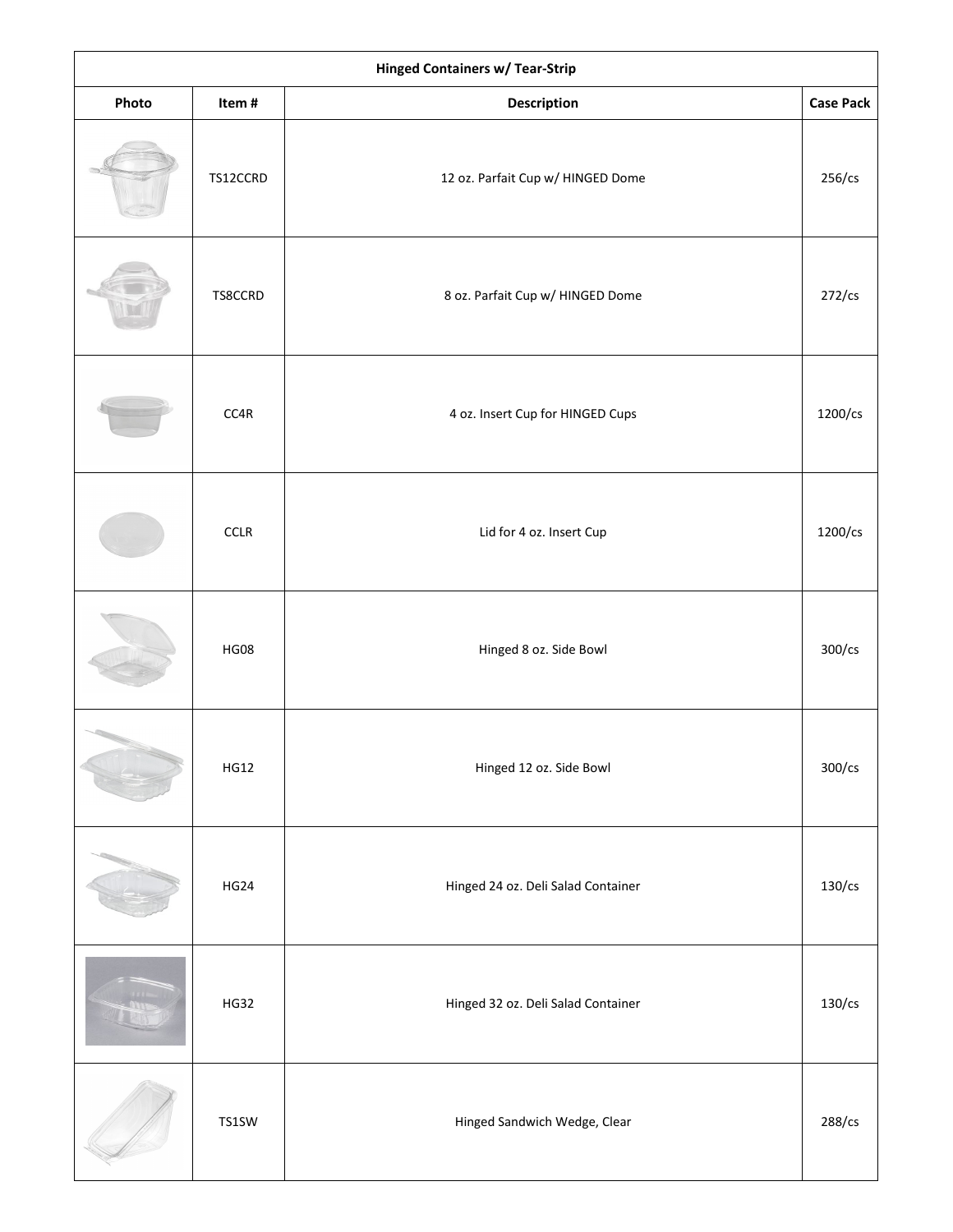| Parfait Cups / Lids |              |                                            |                  |
|---------------------|--------------|--------------------------------------------|------------------|
| Photo               | Item#        | Description                                | <b>Case Pack</b> |
|                     | PTC09        | 9 oz. Squat Portion/Parfait Cup            | 1000/cs          |
|                     | PTC12        | 12 oz. Squat Portion/Parfait Cup           | 1000/cs          |
|                     | F92          | Flat Lid No Hole fits PTC09/PTC12          | 1000/cs          |
|                     | D92NH        | Dome Lid No Hole fits PTC09/PTC12          | 1000/cs          |
|                     | <b>F92SS</b> | Flat Lid w/ STRAW SLOT fits PTC09/PTC12    | 1000/cs          |
|                     | 9509125      | Parfait Cup Insert 4 oz. fits PTC12 (ONLY) | 1000/cs          |
|                     | DE5          | 5 oz. Clear Disposable Portion Cup         | 1000/cs          |
|                     | DLKC16/24    | Clear Dome Lid No Hole for DE5             | 1000/cs          |
|                     | LKC16/24     | Clear Flat Lid No Hole for DE5             | 1000/cs          |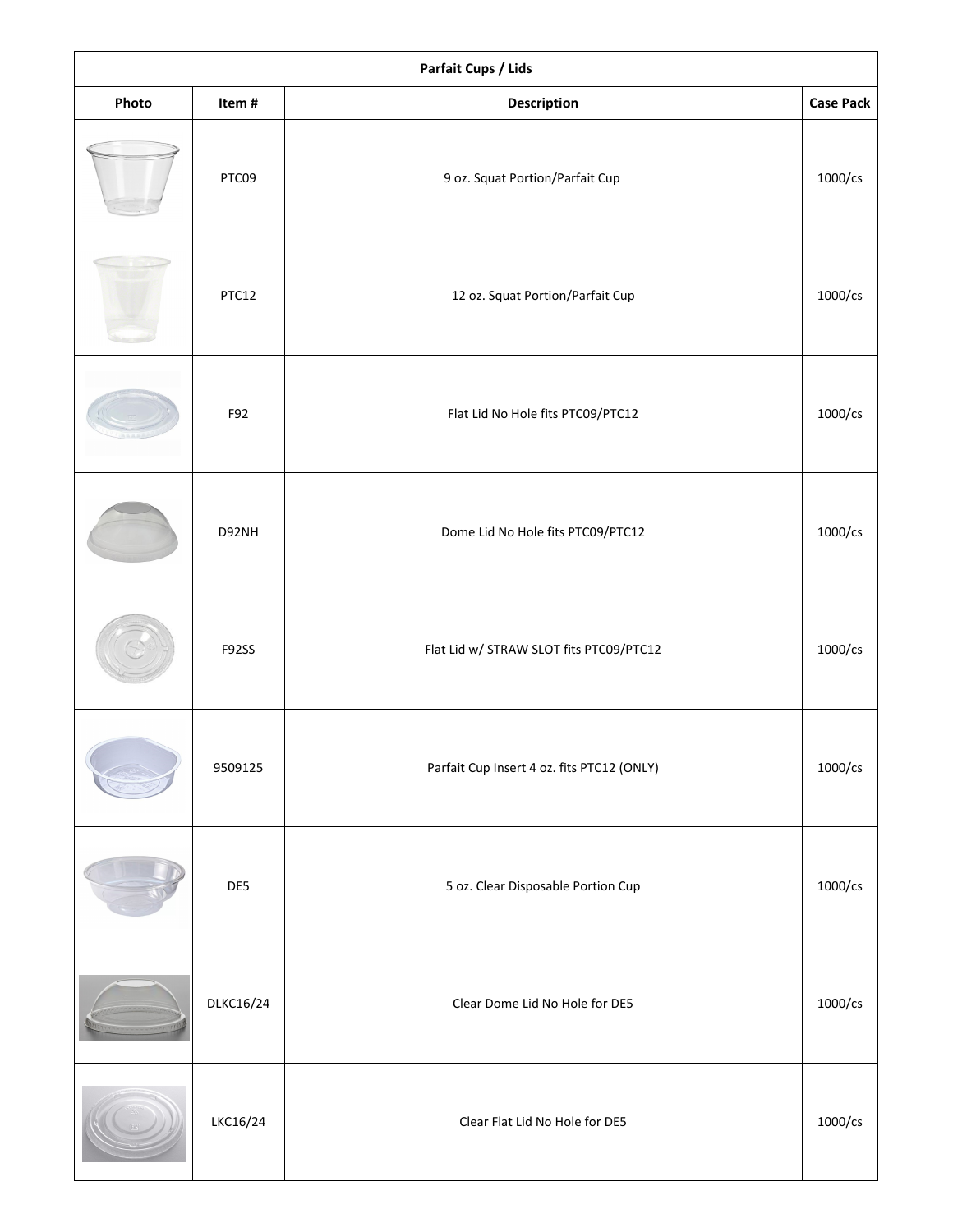| <b>Clear Disposable Retail Containers</b> |            |                                                              |                  |
|-------------------------------------------|------------|--------------------------------------------------------------|------------------|
| Photo                                     | Item#      | Description                                                  | <b>Case Pack</b> |
|                                           | 8OZ-CLEAR  | 8 oz. Clear Disposable Bowl                                  | 500/cs           |
|                                           | 8OZ-BLACk  | 8 oz. Black Disposable Bowl                                  | $500$ /cs        |
|                                           | 12OZ-CLEAR | 12 oz. Clear Disposable Bowl                                 | 500/cs           |
|                                           | 8-LID      | Lid for 8 and 12 oz. Disposable Clear Bowls (80Z/12OZ-CLEAR) | 500/cs           |
|                                           | OT12       | 12 oz. Square Bowl, Clear                                    | 500/cs           |
|                                           | OT16       | 16 oz. Square Bowl, Clear                                    | $500$ /cs        |
|                                           | OT200DL    | Lid for 12 and 16 oz. Bowls                                  | $500$ /cs        |